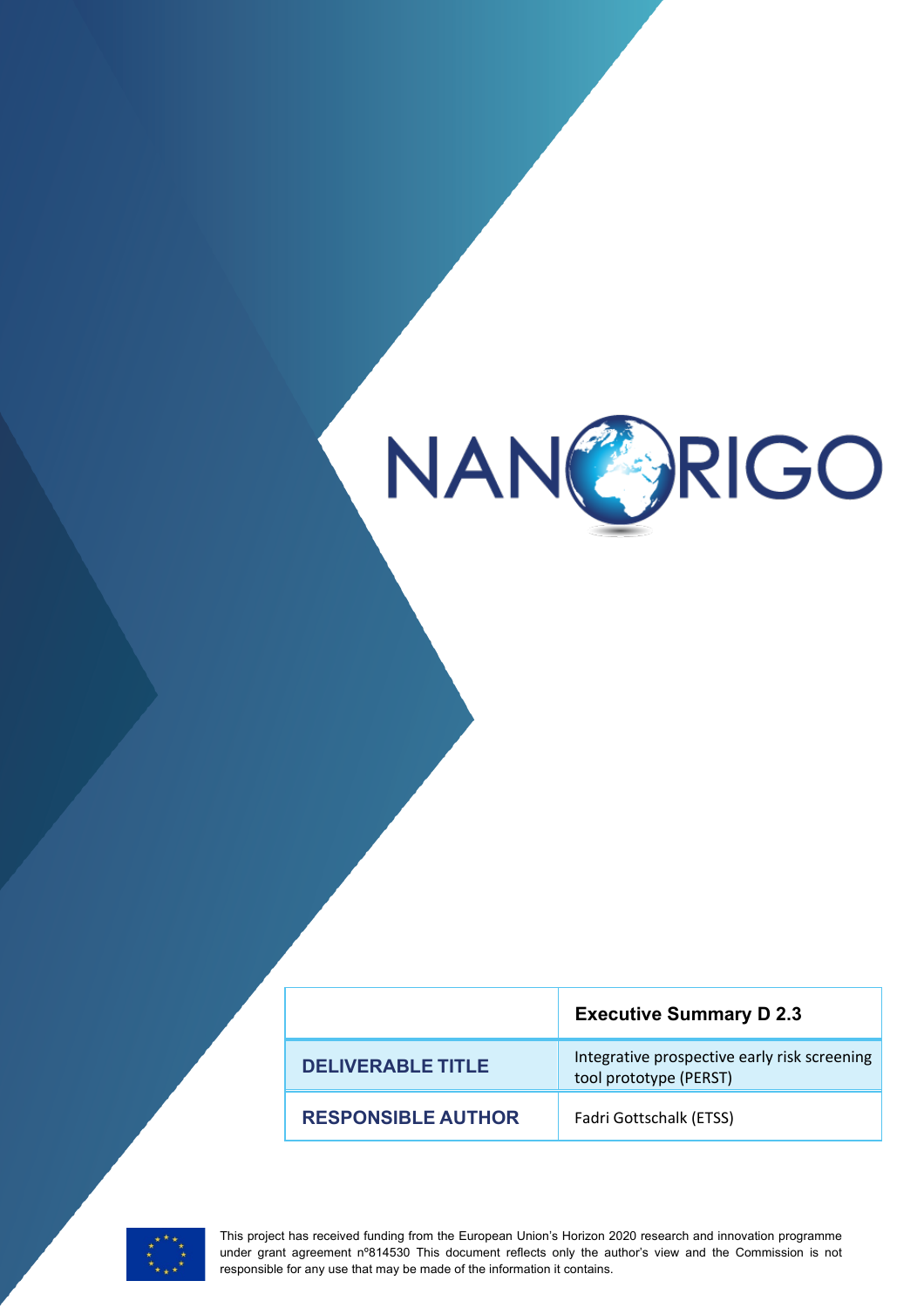## **Executive Summary**

PERST is a prototype of a prospective early risk screening tool developed in the EU-based project NANORIGO. It integrates predictive computations for humans and environments based on various questions concerning exposed organisms' risk and vulnerability by combining the load contamination of potential pollutants with toxicity and ecotoxicity considerations and data. The source of such potential risks (contamination) is identified as the manufacturing and use of any products and in the emission (exposure) of their materials to humans and nature, particularly product ingredients that should not be emitted.

Thus, PERST aims to predict target and specific product ingredients, including but not exclusively new engineered nanomaterials, as well as their life cycle-long location in and migration through environmental (human) and technical systems (Fig. 1). Such product material monitoring also considers its degradation or deposition and accumulation in any of the receiving media mentioned above. Material load (exposure) concentrations are computed for various target environments and bioaccumulation bodies (listed below), and they are then compared to toxicological or ecotoxicological concentration data for the target material. From such comparisons, risk is predicted for humans and the environment. The following compartments and organisms (creatures) potentially at risk are considered: air, freshwaters, marine waters, groundwater, saline groundwater, freshwater sediments, marine water sediments, soil, soil treated with sewage treatment sludge, freshwater flora, marine water flora, freshwater fauna, marine water fauna, adult humans and children humans.



Figure 1: Stochastic-probabilistic long-term product material (ingredient) interaction between life phases and different media and environments.

PERST's services may be utilized in different target geographic regions covering all EU member states, as well as in Switzerland and the UK. For its routine use the status quo of available information on a material's use, emission patterns, and—to some extent—fate (residence time) in potentially exposed compartments (bioaccumulation bodies) will be needed in a form that can be linked to the tool computations. In doing so, PERST's services would remain easy to use, as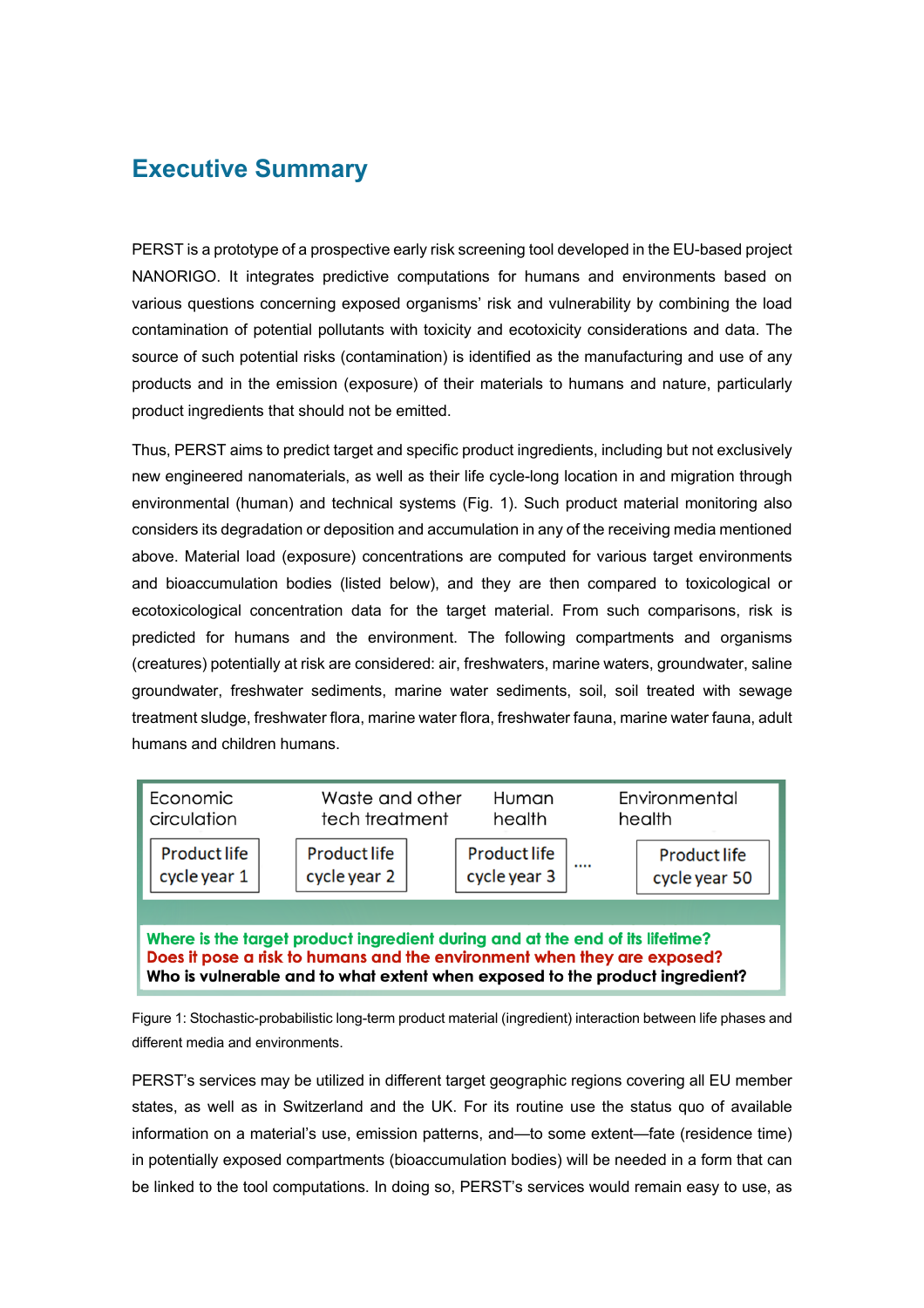there is no need for the user to deal with any probabilistic data and prediction routines, meaning no specific programming skills are required. Users (producers or stakeholders) must provide, among others, some data on the(ir) target product ingredient(s), production or use volumes and some product (material) life cycle properties, the geographic region (EU country) of interest, and other information not specified here. The collaboration can be protected by a confidential agreement between the user and service provider.

One key property of this prototype predictive software for risk (vulnerability and other) is that it is designed to do its best when encountering scanty and uncertain data (as is often the case in environmental and health contexts). This however only works when the above-mentioned background database can be established such that it provides a large spectrum of data for optimistic to worst case-value ranges of model input information. The main outputs (see examples in Fig. 2) distinguish risk, vulnerability (fraction of organisms and creatures potentially negatively affected), and concentrations (potential contamination load concentrations).



Figure 2: Some fundamental PERST output types, such as 3D graphics (probability is used synonymously with density [z-axis]), boxplots summarizing these output distributions over time, and line charts visualizing the evolution of a particular target variable. The PERST risk etiquette is under construction and not shown here.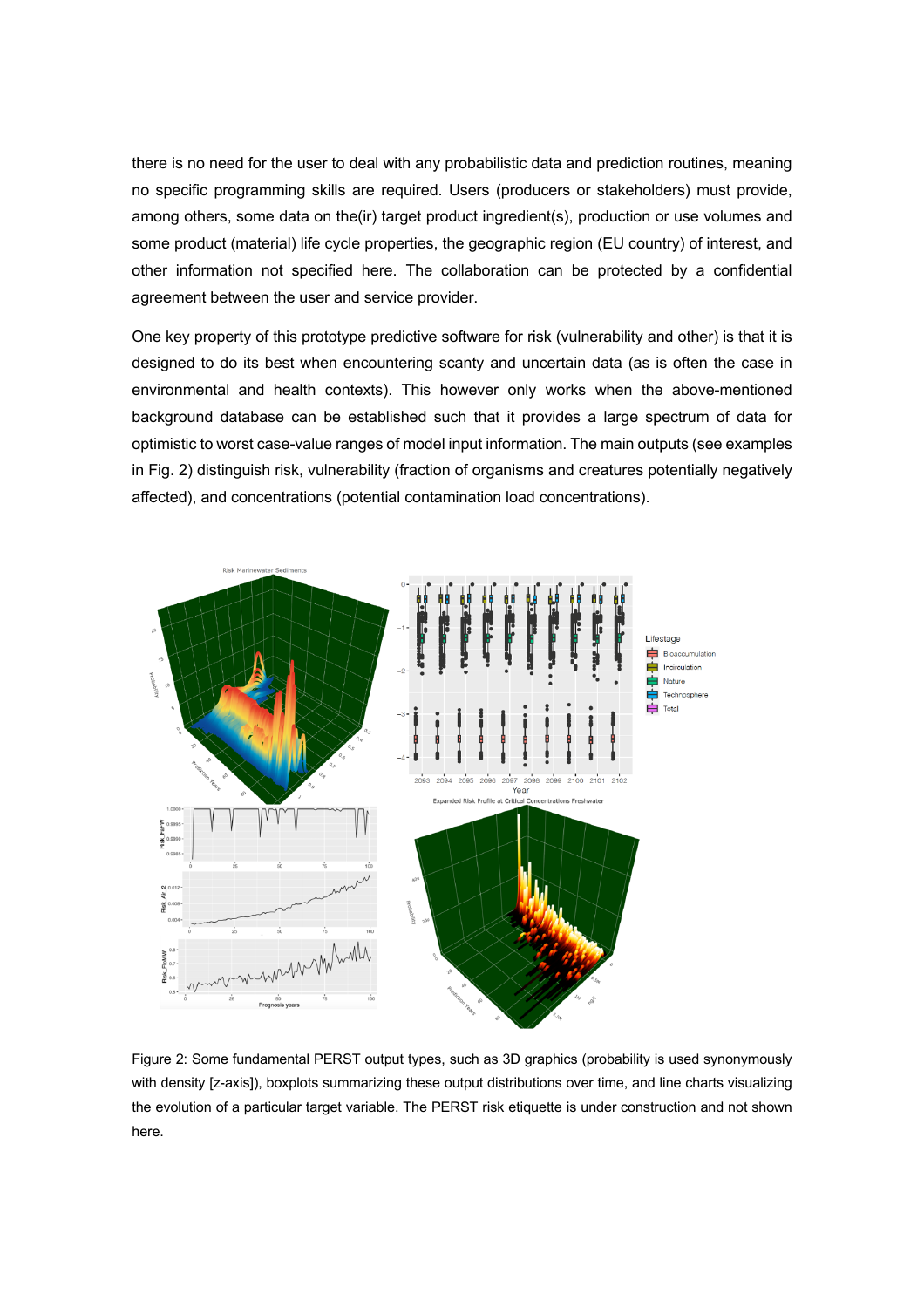PERST runs in two modes: a) a pure target product database mode and b) a so-called PERST expanded mode, where such target product data are partly virtually created by the tool itself when embedded in broader, beyond normal product use and material emission dynamics.

Although more idealistic in terms of its objectives, the prototype tool methodology freely originates from stochastic-probabilistic material release flow (Gottschalk et al. 2009) and species sensitivity distribution (and risk; Gottschalk et al. 2013) approaches widely used and developed, as, e.g., extensively shown in Giese et al. (2018). As far as it can already be said at the present prototype stage, however, PERST is newly developed and no longer mass flow-oriented, but purely builds on probabilistic predictions of the target material's (product ingredient's) location and transformation over its life cycle and beyond. This works well for long periods as well, (100 and more years), as confirmed by the first tests partially run with synthetic data and assuming necessary data for running such calculations will be available in the future. Further, and in fundamental contrast to compared references, PERST performs without the use of predefined (theoretical and other) probability distributions, but generates these distributions itself, what also works for the (eco)toxicity parts of predictive modeling. In doing so the developed programming in R (R Development Core Team 2021) follows fundamental arithmetic operations embedded to different extents into own Monte Carlo, Bayes, and other (combinations thereof) computational learning concepts.

The software is designed to take as much information as possible from the data available, especially if such data is highly sparse or not embedded in a too-robust consistency concerning its scientific knowledge background. This largely protects the predictive tool output from being biased by potentially uncertain or crude expert or product producers' opinions, e.g., on fixed probability distribution forms for data input parameters and others. Furthermore, this considerably reduces the amount of data that must be delivered from the user side and thus may augment the approached practicability of the tool service. One PERST computer simulation round takes a little more than an hour, and it produces a 242-page PDF output document. Such an output distinguishes i) 3D graphics of probability results in their time dynamics and revealed as density plots that give the distribution of all numeric predictions; ii) boxplots that reveal a summary (range, median, and some percentiles) of these output distributions; iii) line charts visualizing a time series that shows the evolution of the target variable and possibly in the future; and iv) PERST risk etiquette for the evaluated product (material). The latter is not yet incorporated into the automatized tool output and has not been defined in its graphical or labeling appearance, nor in its composition of risk scores to take from PERST. The tool's performance has successfully and initially been tested in some tool-use attempts, partially based on synthetic data and covering a few products: i) automotive products (carbon nanofibers [CNF]) assumed used in Spain, ii) chemical-mechanical polishing assumed used in Germany (CeO<sub>2</sub>-ENM), iii) automotive catalytic converters (CeO<sub>2</sub>-ENM) assumed used in Germany, and iv) rubber tires (carbon black [CB])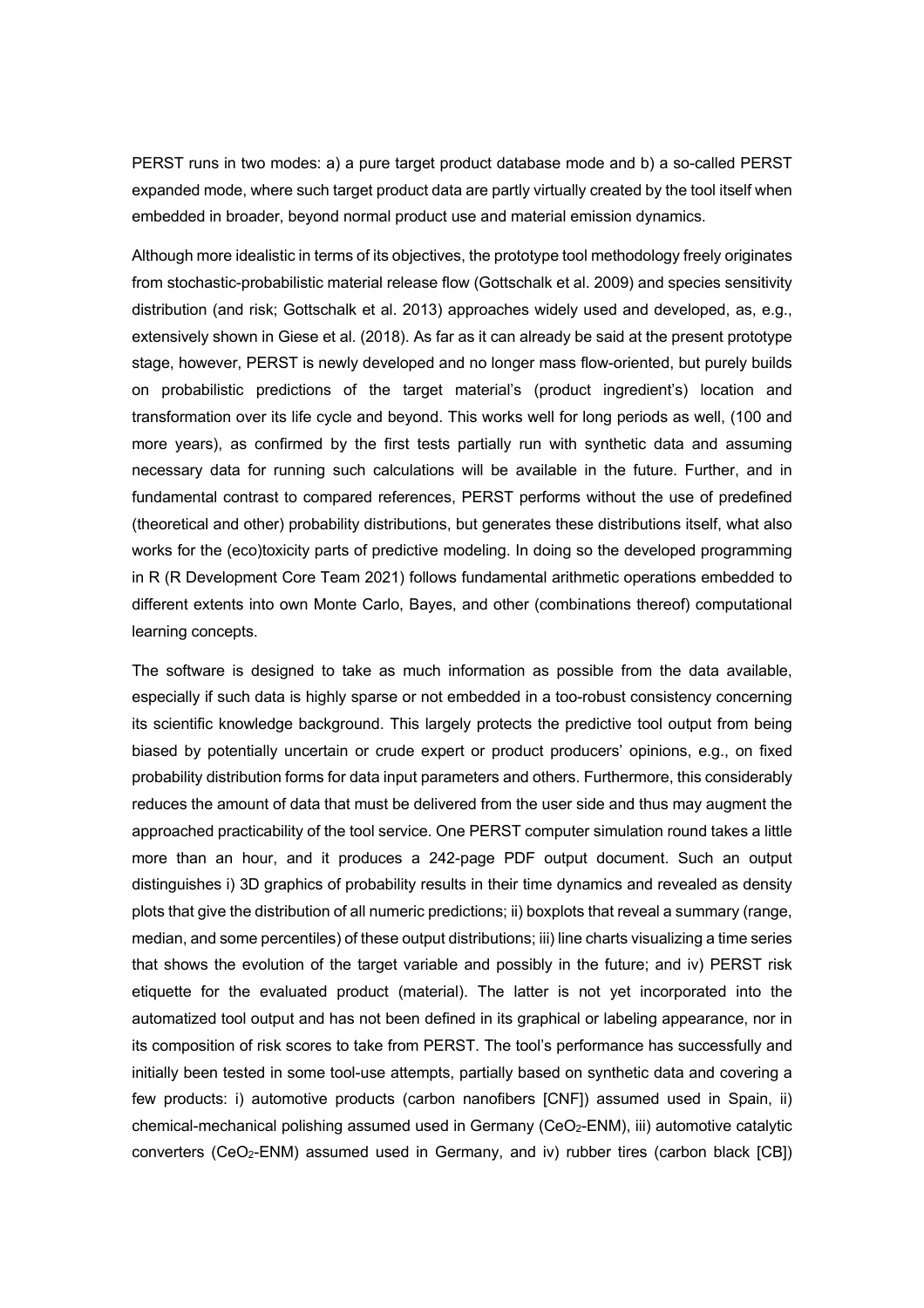assumed used in Denmark. These results are only used for prototype software demonstration and testing purposes.

## **References**

- Giese, B., F. Klaessig, B. Park, R. Kaegi, M. Steinfeldt, H. Wigger, A. von Gleich, and F. Gottschalk. 2018. Risks, release and concentrations of engineered nanomaterial in the environment. Scientific Reports **8**:1565.
- Gottschalk, F., E. Kost, and B. Nowack. 2013. Engineered nanomaterials in waters and soils: A risk quantification based on probabilistic exposure and effect modeling. Environmental Toxicology & Chemistry **32**:1278-1287.
- Gottschalk, F., T. Sonderer, R. W. Scholz, and B. Nowack. 2009. Modeled environmental concentrations of engineered nanomaterials (TiO2, ZnO, Ag, CNT, fullerenes) for different regions. Environmental Science and Technololgy **43**:9216-9222.
- R Development Core Team. 2021. R: A language and environment for statistical computing. R version 4.1.2 (2021-11-01)